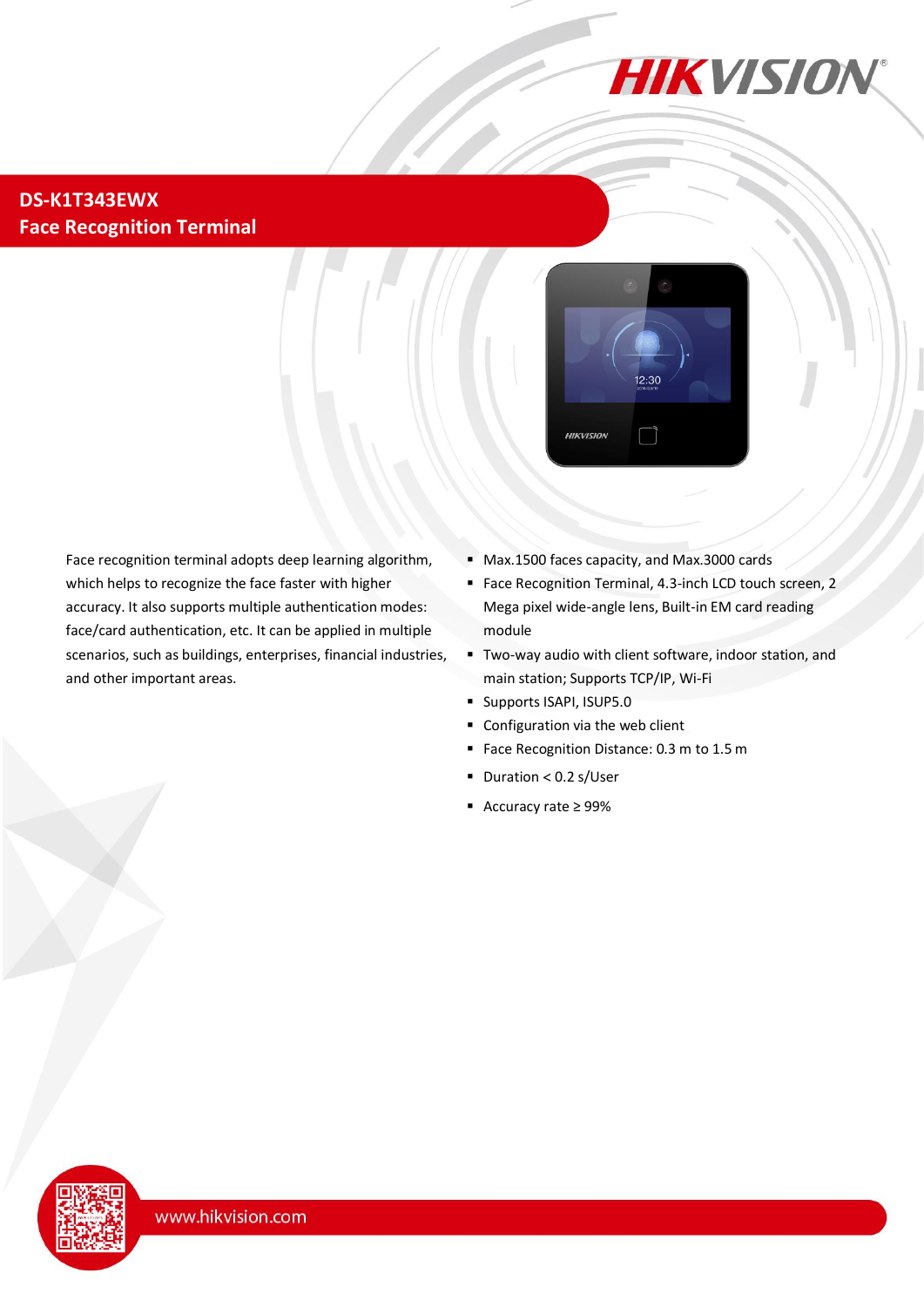

# **Specification**

| System                         |                                                       |
|--------------------------------|-------------------------------------------------------|
| Operation system               | Linux                                                 |
| <b>Display</b>                 |                                                       |
| Dimensions                     | 4.3-inch                                              |
| Resolution                     | $480 \times 272$                                      |
| <b>Type</b>                    | LCD                                                   |
| Operation method               | Capacitive touch screen                               |
| <b>Video</b>                   |                                                       |
| Pixel                          | 2 MP                                                  |
| Lens                           | $\times 2$                                            |
| Video standard                 | PAL (Default) and NTSC                                |
| <b>Network</b>                 |                                                       |
| Wired network                  | 10 M/100 M self-adaptive                              |
| Wi-Fi                          | Support                                               |
| Interface                      |                                                       |
| Network interface              | $\mathbf{1}$                                          |
| RS-485                         | 1                                                     |
| Wiegand                        | $\mathbf 1$                                           |
| Lock output                    | $\mathbf 1$                                           |
| Exit button                    | $\mathbf{1}$                                          |
| Door contact input             | 1                                                     |
| IO output                      | $\frac{1}{2}$                                         |
| <b>TAMPER</b>                  | $\mathbf 1$                                           |
| <b>USB</b>                     | $\mathbf{1}$                                          |
| <b>Capacity</b>                |                                                       |
| Card capacity                  | 3,000                                                 |
| Face capacity                  | 1,500                                                 |
| Event capacity                 | 150,000                                               |
| Authentication                 |                                                       |
| Card type                      | EM card                                               |
| Card reading frequency         | 125 KHz                                               |
| Face recognition duration      | $< 0.2$ s                                             |
| Face recognition accuracy rate | > 99%                                                 |
| Face recognition distance      | 0.3 to 1.5 m                                          |
| <b>Function</b>                |                                                       |
| Face anti-spoofing             | Support                                               |
| Audio prompt                   | Support                                               |
| Time synchronization           | Support                                               |
| General                        |                                                       |
| Power supply                   | 12 VDC/1 A (power adapter included)                   |
| Working temperature            | -10 °C to 40 °C (14 °F to 104 °F)                     |
| Working humidity               | 0 to 90% (No condensing)                              |
| Dimensions                     | 118.4 mm × 118.4 mm × 21.8 mm (4.66" × 4.66" × 0.86") |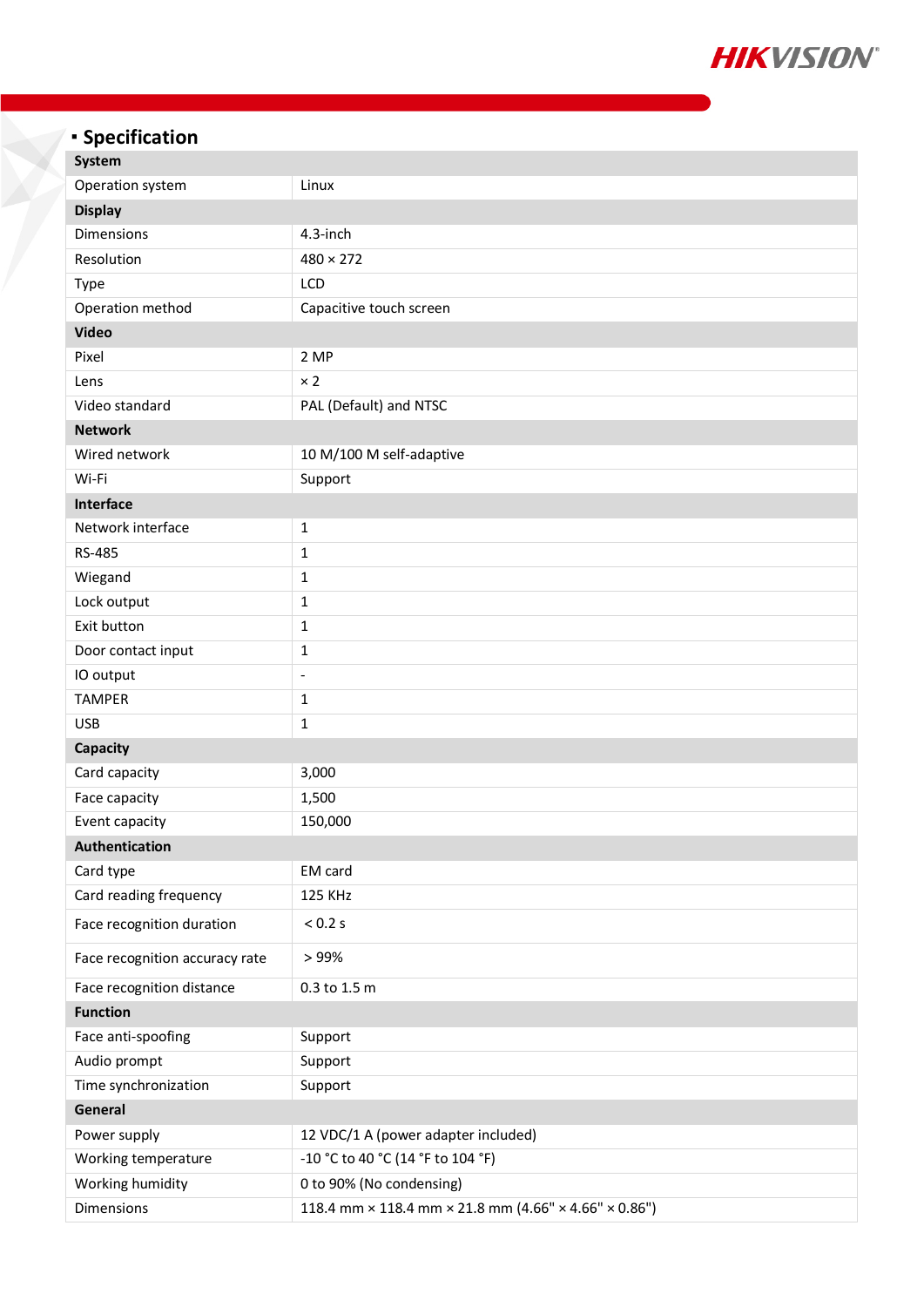

| Application environment | Indoor                                                                                                                    |
|-------------------------|---------------------------------------------------------------------------------------------------------------------------|
| Installation            | Wall Mounting; Base Mounting                                                                                              |
| Language                | English, Spanish (South America), Arabic, Thai, Indonesian, Russian, Vietnamese,<br>Portuguese (Brazil), Korean; Japanese |

### **Available Model**

DS-K1T343EWX

#### **Dimension**